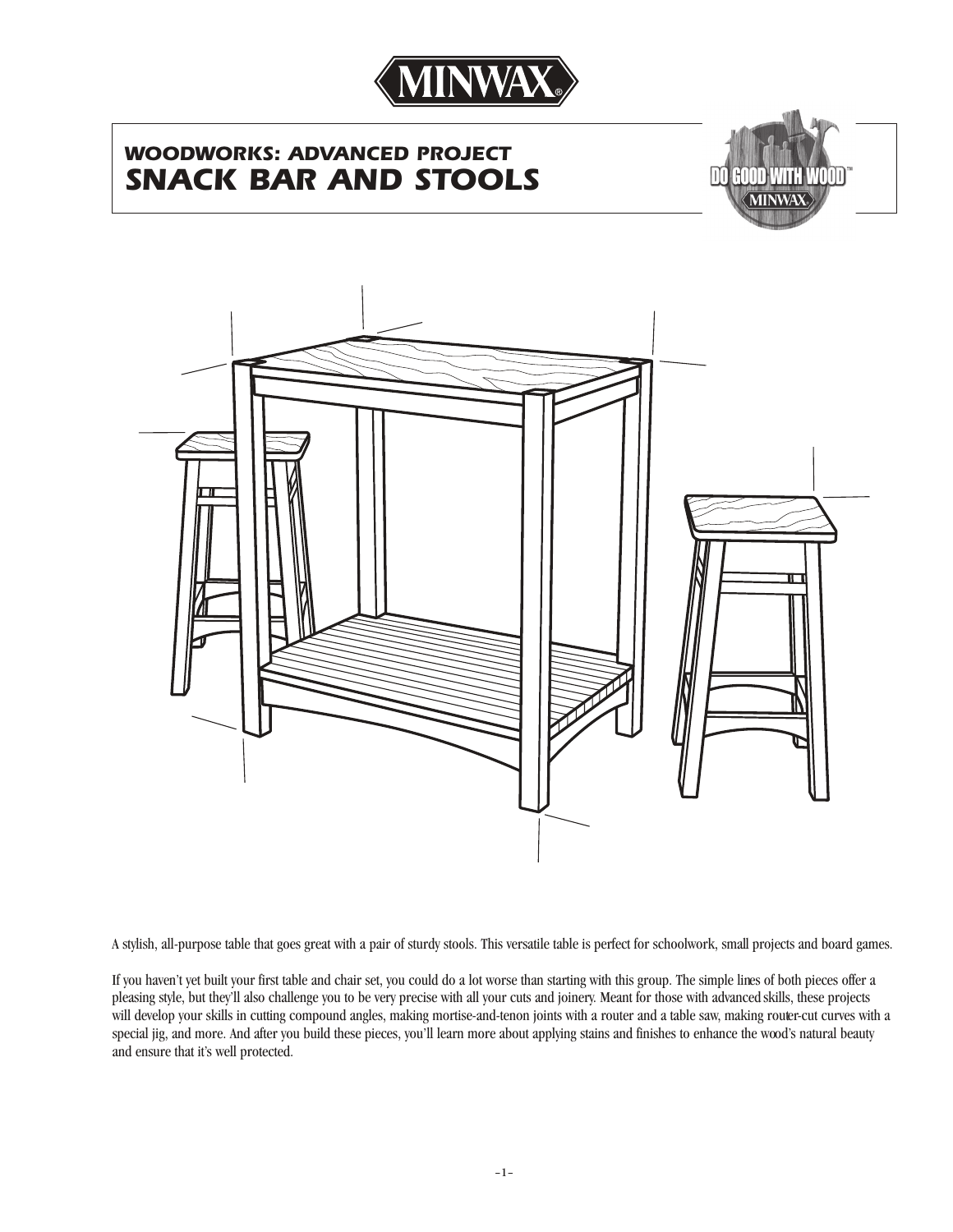# *TOOLS REQUIRED*

#### **Hand Tools**

- Handsaw
- Wood rasp and file
- Sanding block
- Bar clamps
- Vise

– Spokeshave or drum sander

#### **Power Tools**

- Table saw
- Bandsaw
- Miter saw
- Plunge router
- Belt and orbital sanders
- 

#### **Miscellaneous**

- Safety glasses
- 120-, 150- and 220-grit sandpaper
- Clean, lint-free cloths
- Respirator
- Gloves for finishing – Mineral spirits (for oil-
- based finishes)
- Water-filled metal container with tight-fitting lid
- Minwax® Wood Finish™ Stain Brush or other good
- quality, natural bristle brush (for oil-based stains and finishes) – Minwax® Polycrylic**®** Brush
- or other good quality, synthetic bristle brush (for waterbased stains and finishes)
- Carpenter's glue
- Double-faced tape

# *SHOPPING LIST*

# *CUTTING LIST*

| <b>Table</b>                   |                                 | <b>Table</b>                                           |                                                 |                                                        |                                            |                        |                             |  |  |
|--------------------------------|---------------------------------|--------------------------------------------------------|-------------------------------------------------|--------------------------------------------------------|--------------------------------------------|------------------------|-----------------------------|--|--|
| <b>Item</b>                    | Quantity                        | <b>Key</b>                                             | Part                                            | Pcs.                                                   | <b>Thickness</b>                           | Width x Length         | <b>Notes</b>                |  |  |
| $8/4$ legs                     | 1 pc. 7-1/2" x 36-1/2"          | A                                                      | Leg                                             | 4                                                      | $1 - \frac{3}{4}$                          | $1-3/4$ " x 36-1/8"    |                             |  |  |
| $4/4$ rails                    | 1 pc. $7-1/2$ " x 60"           | B                                                      | Upper rail-end                                  | $\overline{2}$                                         | 3/4"                                       | $2" \times 22 - 1/2"$  | $3/8$ " x 1-1/4" x 1" tenon |  |  |
| 5/4 slats                      | 4 pcs. 7" x 36"; 1 pc. 2" x 36" | $\mathbf C$                                            | Upper rail-side                                 | $\overline{2}$                                         | 3/4"                                       | $2"$ x 34-1/2"         | $3/8$ " x 1-1/4" x 1" tenon |  |  |
| $5/4$ top                      | 4 pcs. $6-1/4$ " x $36-1/2$ "   | D                                                      | Lower rail-end                                  | $\overline{2}$                                         | 3/4"                                       | $3"$ x 22-1/2"         | $3/8$ " x 2-1/4" x 1" tenon |  |  |
| 1-1/4" flathead                |                                 | E                                                      | Lower rail-side                                 | 2                                                      | 3/4"                                       | $3"$ x 34-1/2"         | $3/8$ " x 2-1/4" x 1" tenon |  |  |
| woodscrews                     | 45                              | F                                                      | Stretcher                                       |                                                        | 3/4"                                       | $3/4$ " x 2" x 21-1/2" |                             |  |  |
|                                |                                 | G                                                      | Slat                                            | 11                                                     | 1"                                         | $1-13/16$ " x 36"      |                             |  |  |
| Stool (material for one stool) |                                 | H                                                      | End slat                                        | 2                                                      | 1"                                         | $1-3/4$ " x 32-3/8"    |                             |  |  |
| <b>Item</b>                    | <b>Quantity</b>                 |                                                        | Top                                             | 1                                                      | 1"                                         | $24"$ x 36"            |                             |  |  |
| 5/4 legs, stretcher            | 1 pc. 4" x 24"; 1 pc. 4" x 36"  |                                                        | 12, see Fig. 1 for dimensions<br><b>Buttons</b> |                                                        |                                            |                        |                             |  |  |
| $5/4$ seat                     | 1 pc. 11-1/2" x 11-1/2"         | Plugs                                                  |                                                 | 30, 3/8" dia., store-bought or made with a plug cutter |                                            |                        |                             |  |  |
| 4/4 rails, tenons              | 1 pc. 5" x 36"                  |                                                        | <b>Stool</b>                                    |                                                        |                                            |                        |                             |  |  |
| 1-1/4" flathead                |                                 | Thickness Width x Length<br>Part<br>Pcs.<br><b>Key</b> |                                                 |                                                        |                                            |                        | <b>Notes</b>                |  |  |
| woodscrews                     | 4                               | A                                                      | Leg                                             | 4                                                      | $1 - 1/4"$                                 | $1-1/4$ " x 23-1/16"   | cut both ends at            |  |  |
| Recommended Wood: Oak          |                                 |                                                        |                                                 |                                                        |                                            |                        | 85° compound angle          |  |  |
| Alternate Wood: Birch          |                                 | B                                                      | Upper rail                                      | $\overline{4}$                                         | 9/16"                                      | $3-1/2$ " x 6-5/8"     | $5^{\circ}$ ends            |  |  |
|                                |                                 | $\mathcal C$                                           | Lower rail                                      | 4                                                      | 9/16"                                      | $1 - 1/4$ " x 7-1/32"  | $5^{\circ}$ ends            |  |  |
|                                |                                 | $\mathbf{D}$                                           | Stretcher                                       | 4                                                      | 7/8"                                       | $2"$ x 9-3/32"         | mark exact length           |  |  |
|                                |                                 |                                                        |                                                 |                                                        |                                            | approx.                | against actual leg/rail     |  |  |
|                                |                                 |                                                        |                                                 |                                                        |                                            |                        | assembly                    |  |  |
|                                |                                 | E                                                      | Seat                                            | 1                                                      | 1"                                         | 11-1/4" x 11-1/4"      | 1/2" radius corners         |  |  |
|                                |                                 |                                                        | Loose tenons                                    |                                                        | 24, sized to fit their respective mortises |                        |                             |  |  |
| <b>WOOD FINISHING</b>          |                                 |                                                        | <b>Buttons</b>                                  |                                                        | 4, see Fig. 1 for dimensions               |                        |                             |  |  |
| PRODUCTS                       |                                 |                                                        |                                                 |                                                        |                                            |                        |                             |  |  |

#### *WOOD FINISHING PRODUCTS*

#### **Recommended Finish**

| <b>Table</b> |                                                                  | <b>Stool</b> |                                                                                     |                   | <b>Alternate Finish</b>                                                                                                                                         |
|--------------|------------------------------------------------------------------|--------------|-------------------------------------------------------------------------------------|-------------------|-----------------------------------------------------------------------------------------------------------------------------------------------------------------|
| Prep:        | Minwax <sup>®</sup> Pre-Stain Wood<br>Conditioner                | Prep:        | Minwax <sup>®</sup> Pre-Stain Wood<br>Conditioner                                   | Prep:             | Minwax <sup>®</sup> Pre-Stain Wood<br>Conditioner                                                                                                               |
| Stain:       | Top and slats $-$ Minwax® Wood<br>Finish™ Sedona Red*            | Stain:       | Top – Minwax <sup>®</sup> Wood Finish <sup>™</sup><br>Sedona Red*                   | Stain/<br>Finish: | Minwax <sup>®</sup> PolyShades <sup>®</sup> Classic<br>Oak Satin (or your choice of<br>Minwax <sup>®</sup> Polyshades <sup>®</sup> colors<br>in satin or gloss) |
|              | Legs – Minwax <sup>®</sup> Wood Finish<br>Golden Oak*            |              | Legs – Minwax <sup>®</sup> Wood Finish™<br>Golden Oak*                              |                   |                                                                                                                                                                 |
| Finish:      | Minwax <sup>®</sup> Helmsman <sup>®</sup> Spar<br>Urethane Satin | Finish:      | Minwax <sup>®</sup> Helmsman <sup>®</sup> Spar<br>Urethane Satin                    |                   |                                                                                                                                                                 |
|              |                                                                  |              | *Or your choice of 24 Minwax <sup>®</sup><br>Wood Finish <sup>™</sup> Stain colors. |                   |                                                                                                                                                                 |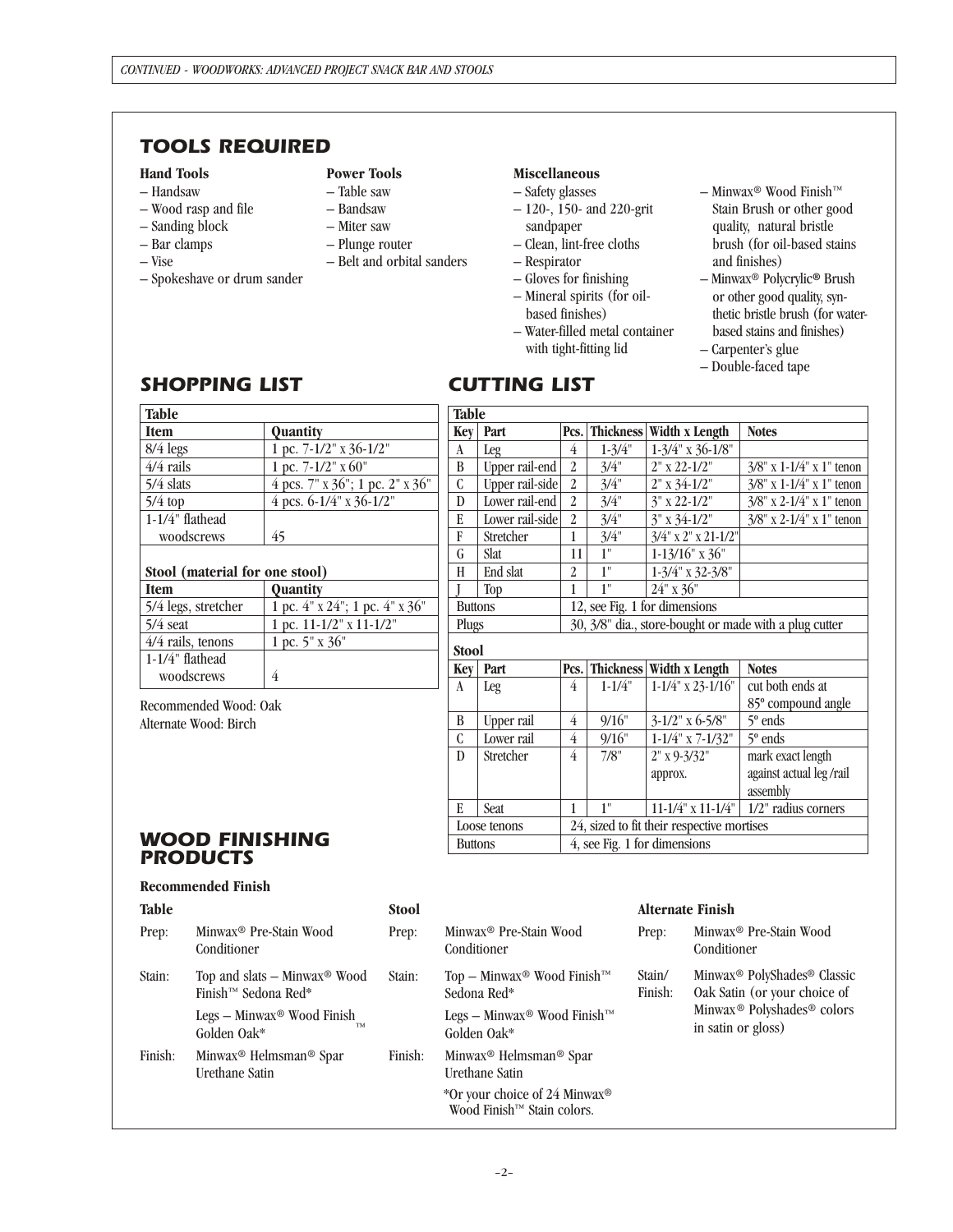### *BEFORE YOU BEGIN*

Good craftsmanship begins and ends with good work habits, so make the following steps part of your routine workshop practice. If you have any doubts or questions about how to proceed with a project, always discuss them with your shop instructor.

- Carefully and fully review plans and instructions before putting a tool to the project lumber.
- Work sensibly and safely. Wear safety goggles when doing work that creates flying chips and sawdust; wear the appropriate respirator whenever making sawdust or working with thinners or other solvents.
- At the end of every work session, clean up your shop area and put away all portable tools.

#### *CUTTING AND ASSEMBLY PROCEDURE*

#### **Constructing the Table**

**1.** Cut legs and rails (A, B, C, D, E) to size as shown in Fig. 1. The lengths given include the tenons.

**Woodworker's Tip:** *Make one extra leg as a test piece for your router mortising, and a couple of extra rails as test pieces for cutting tenons. These extra parts don't have to be full length.*

**2.** Lay out the mortise locations on the legs. Stand up the legs and double check to make sure there are two rights and two lefts (Fig. 2).

**3.** Cut the leg mortises, using a plunge router. If you clamp a couple of pieces together, they become a more stable surface for the base of the router.

**4.** Use a plunge router to cut slots in the upper rails for the 12 tabletop buttons.

**5.** Cut tenons on the ends of the rails. Use the miter gauge and table saw set up with a dado blade. You can use the saw fence for quick repeatability on these cuts. To do that safely, you must clamp a block to the fence just in front of the dado blade. Then set the fence to the appropriate position, using the block as the stop that determines the length of the tenon. Use your test rails to set the height of the dado blade, and test the tenon for a sliding fit in the mortises.

**6.** Round the corners of the tenons with a rasp and file, and miter the ends of the tenons.

**7.** Use the patterns shown in Fig. 3 to make template jigs for the curves on the lower rails. Make the template out of 1/4" plywood and fasten a guide handle to it as shown in Fig. 4.

**8.** Cut the curves in the lower rails on a shaper or table-mounted router. Secure the work pieces to the jigs with double-faced tape.

**9.** Lay out and drill the screws and plug holes on the two lower side rails (E). They should be centered on the length.

**10.** Dry-assemble the table, using clamps to snug up all the joints. Lay stretcher material in position, mark it and cut to fit between the rails.

**11.** If everything fits in the dry-assembly, start gluing. Begin with one long side, then the other. When these are dry, glue the end rails and clamp snug. Check for square by measuring the diagonals and adjust clamp compression as needed to produce right angles. Screw the stretcher in place, and sand the plugs smooth.

**12.** Glue together the boards for the top (J), then smooth the panel as needed with belt and orbital sanders.

**13.** Cut the top to size then notch the corners using the table saw technique shown in Fig. 5. It requires attaching a tall fence to the miter gauge and clamping the assembled top to it. A spacer block clamped to the fence lets the off-cuts fall safely away from the blade.

**14.** Insert the buttons into the kerfs on the upper rails. Test-fit the top on the table base, and drill screw holes through the buttons and into the top. Use a stop on your drill bit to prevent accidentally drilling all the way through.

**15.** Cut the slats (G, H) to size. Drill them for plugs, then drill screw clearance holes in each. Sand and ease all edges.

**16.** Lay out the slats on the rails, using shims to keep the spacing identical. Drill pilot holes through the clearance holes. Screw on the slats, glue in the plugs and then cut and sand the plugs flush.

**Woodworker's Tip:** *If you plan to finish the slats a different color from the legs, it's easier to drill holes in the bottom of the rails and screw on the slats from below. This way, the slats can be stained before being attached. Be sure to drill the holes before cutting the curves in the lower rails.* 

#### **Constructing the Stool**

**1.** Cut the legs, rails and stretchers (A, B, C, D) to width and rough length, then cut the compound angled ends on the legs. Notice that the edges of the rails and stretchers are cut at a 5º bevel. Don't cut the angled ends on the rails and stretchers yet.

**Woodworkers Tip:** *Use one piece for both upper and lower rails, and rip to make the two pieces. This will give you a good grain match. Also, it's a smart idea to have an extra leg and a couple of rail pieces to set up and practice your mortises. They can be cut from 2x4 lumber so you don't waste good wood.*

**2.** Lay out the locations for the mortises as shown in Figs. 6 and 7, then prop up all four legs to make sure the mortises face each other when the legs are in their proper orientation.

**3.** Mortise the legs, using a plunge router fitted with an edge guide. It helps to clamp a couple legs together so the router has a wider surface to slide on.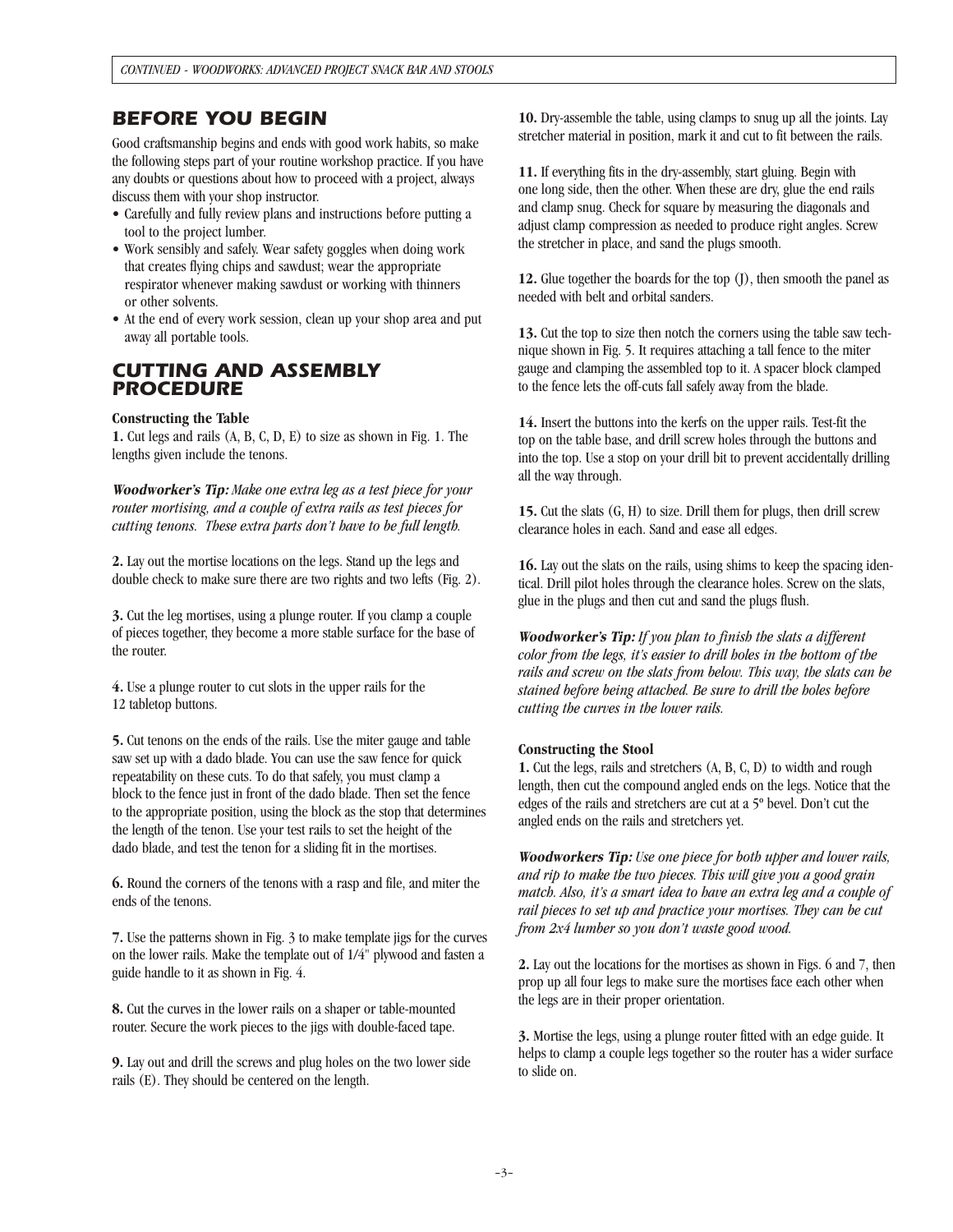**4.** Trim the ends of the rails, using a stop on the fence of your miter saw to be sure each set of four is exactly the same length. Cut the ends of each of the stretchers to the same 5º angle.

**5.** Mortise the ends of the rails and stretchers by clamping them side-byside vertically in a vise, with the ends flush. Clamp a block next to them to help support the base of the router. Then plunge-rout the mortises.

**6.** Clamp the rails between a pair of legs, put a stretcher in position, then mark it for the final cut as shown in Fig. 9. Make the other three stretchers to this length as well.

**7.** Make the loose tenons as shown in Fig. 6. Begin by machining the stock to the appropriate thickness for a sliding fit in the mortises you routed. Then rip the material to width, and with a round-over bit in the router table, make two passes to round the edges.

**8.** Dry-assemble two legs with the rails and stretchers in place to test your joints.

**9.** Use the dimensions shown in Fig. 8 to lay out the curve at the bottom of the stretchers (D). Cut them on the bandsaw with the table tilted 5º; smooth the curve with a spokeshave or drum sander.

**10.** Make four buttons to the dimensions shown in Fig. 6. Cut mortises on the inside surface of the upper rails for the buttons that secure the seat to the frame.

**11.** Next, cut mitered ends on the tenons as shown in Fig. 7. These angles don't have to be exact, so a handsaw or bandsaw is an easy way to cut them.

**12.** Do all finish sanding and round over all edges.

**13.** Glue up two legs with their stretcher and rails. Keep the assembly flat. You may want to use angled blocks to help keep the clamps from slipping, as shown in Fig. 10. Use a 1"-wide block to keep the upper and lower rails properly spaced.

**14.** Glue the other pair of legs, and when they're dry, glue the two assemblies together. This should be done with the stool sitting upright on a flat surface.

**15.** Cut the seat to size, round the corners, then round over the edges. Sand and attach the buttons that hold it to the rails with the woodscrews.

**NOTE:** If you decide to two-tone stain, it's best to stain and finish the seat and legs separately, then assemble.

# *STAINING AND FINISHING*

**Woodworker's Tip:** *Though you may be tempted to cut short your sanding, preparation and application time, don't do it. These tasks are very important steps in obtaining a high-quality finish. Remember, it is the finish, just as much as the fit and smoothness of the parts that will have great bearing on how people judge your craftsmanship. To ensure an excellent result, follow the steps listed in this section and also the instructions the finish manufacturer puts on its products.*

#### **FINISHING TIPS**

- Test the stains and finishes you are planning to use on scraps of wood. On the back of the scrap, mark the stain/finish combination and the type of wood. Allow all samples to dry thoroughly before making your final finish selection. Save your samples for quick reference on future projects.
- All stains and finishes must be allowed to dry thoroughly between coats. Remember that drying times can vary due to humidity and other climatic conditions.
- If you have some leftover stain or finish, wipe the can rim so that stain or finish in the rim won't dry out and prevent the lid from forming a tight seal.
- Brushes used for oil-based finishes must be cleaned with mineral spirits.

#### **Recommended Finish**

**16.** Apply the Minwax® Wood Finish™ you've chosen to the interior surfaces using a natural bristle brush and a clean, lint-free cloth following the directions on the can. The brush will help you get the stain into the many inside corners and other tight spots. Allow the Wood Finish™ to set for about 5 to 15 minutes, then wipe off any excess. To achieve a deeper color, you may apply a second coat after 4 to 6 hours, repeating the application directions for the first coat. Allow the stain to dry for 24 hours before applying the protective clear finish.

**Woodworker's Tip:** *When wiping off stain, make certain that your last wipe with the cloth goes with the grain of the wood.* 

**17.** Using a good quality, natural bristle brush, apply Minwax® Helmsman® Spar Urethane Satin following the directions on the can. Allow the piece to dry for at least 6 hours before applying the second coat.

**18.** The following day, sand all surfaces very lightly with 220-grit or finer sandpaper using with-the-grain strokes. Dust off and wipe all surfaces with a cloth lightly dampened with mineral spirits. Apply the second coat of Helmsman<sup>®</sup> Spar Urethane. For added protection, apply a third coat to the table top.

#### **Alternate Finish**

**19.** Prepare the wood as you did in the recommended finish.

**20.** Apply Minwax® Polyshades® following the directions on the can. Use a good quality, natural bristle brush suitable for use with polyurethane. Stir the can contents thoroughly before starting and periodically repeat stirring during your work session. Allow the first coat to dry overnight.

**21.** The next day, rub all surfaces with a fine steel wool (grade 000 or finer) using with-the-grain strokes. Dust off and wipe all surfaces with a cloth dampened with mineral spirits. Apply a second coat of PolyShades ® and set the pieces aside to cure overnight. To achieve a deeper color, you may apply a third coat after 4 to 6 hours, repeating the application directions. Allow the project to cure for several days before using it.

**Woodworker's Tip:** *If you achieve the desired color on the first or second coats of PolyShades®, simply apply a clear coat of Minwax® Fast-Drying Polyurethane or Minwax® Wipe-On Poly for added protection.*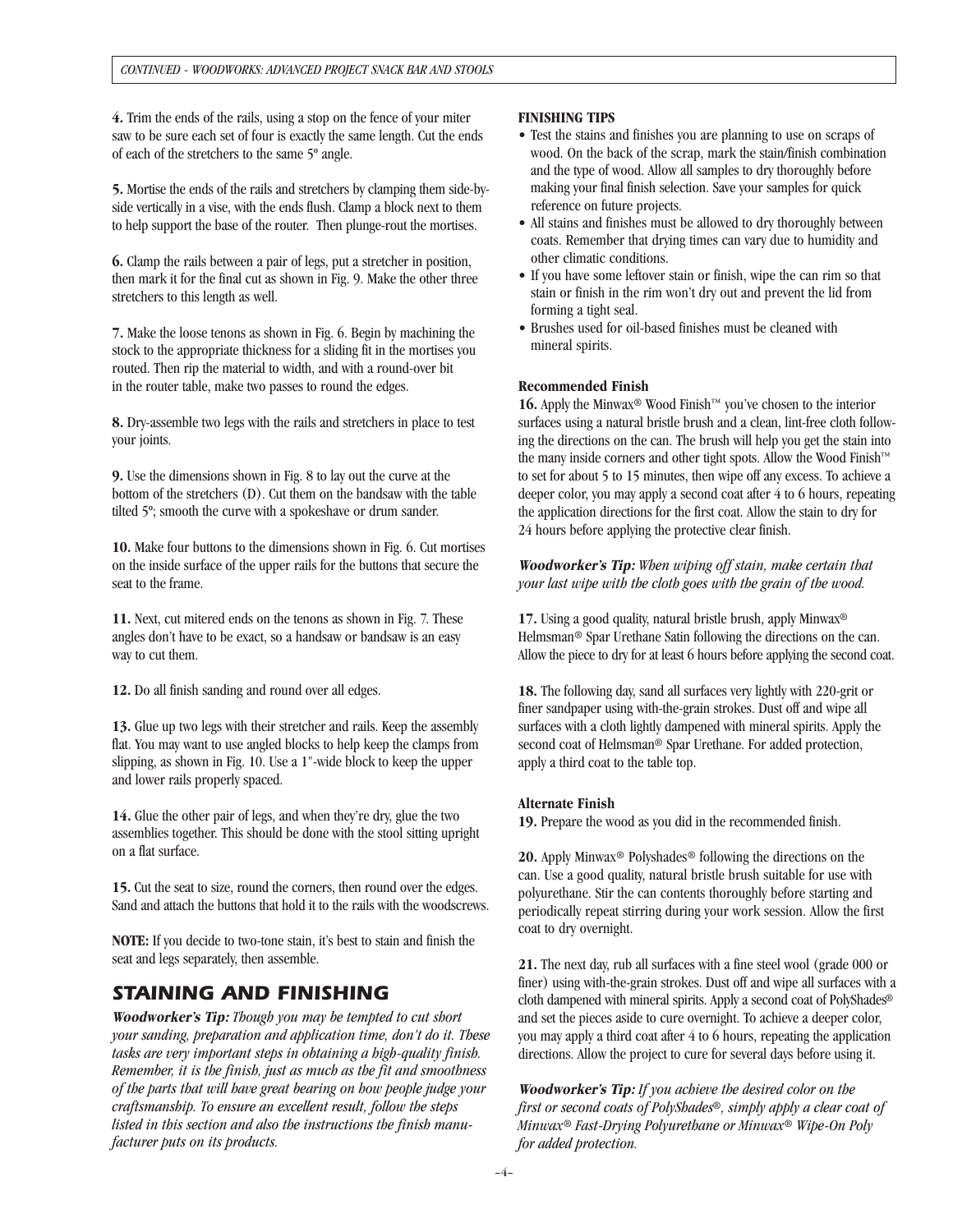#### **PRODUCT SAFETY**

For your safety and the safety of those you work with, always read the safety warnings, which manufacturers print on their labels, and follow them to the letter. Typical safety advice and instructions will contain information such as the following:

**WARNING!** Removal of old paint by sanding, scraping or other means may generate dust or fumes that contain lead. Exposure to lead dust or fumes may cause brain damage or other adverse health effects, especially in children or pregnant women. Controlling exposure to lead or other hazardous substances requires the use of proper protective equipment, such as properly fitted respirator (NIOSH approved) and proper containment and cleanup. For more information, call the National Lead Informations Center at 1-800-424-LEAD (in US) or contact your local health authority.

**When using oil-based wood finishing products: CAUTIONS: CONTAINS ALIPHATIC HYDROCARBONS. Contents**

**are COMBUSTIBLE.** Keep away from heat and open flame. **VAPOR HARMFUL.** Use only with adequate ventilation. To avoid overexposure, open windows and doors or use other means to ensure fresh air entry during application and drying. If you experience eye watering, headaches, or dizziness, increase fresh air, or wear respiratory protection (NIOSH approved), or leave the area. Avoid contact with eyes and skin. Wash hands after using. Keep container closed when not in use. Do not transfer contents to other containers for storage.

**FIRST AID:** In case of eye contact, flush thoroughly with large amounts of water for 15 minutes and get medical attention. For skin contact, wash thoroughly with soap and water. In case of respiratory difficulty, provide fresh air and call physician. If swallowed, do not induce vomiting. Call Poison Control Center, hospital emergency room, or physician immediately.

**NOTICE:** Reports have associated repeated and prolonged occupational exposure to solvents with permanent brain and nervous system damage. Intentional misuse by deliberately concentrating and inhaling contents may be harmful or fatal.

**WARNING:** This product contains a chemical known to the State of California to cause cancer and birth defects or other reproductive harm.

**DO NOT TAKE INTERNALLY. KEEP OUT OF REACH OF CHILDREN.**

#### **When using water-based wood finishing products:**

**CAUTIONS:** Use Only With Adequate Ventilation. To avoid overexposure, open windows and doors or use other means to ensure fresh air entry during application and drying. If you experience eye watering, headaches, or dizziness, increase fresh air, or wear respiratory protection (NIOSH approved), or leave the area. Avoid contact with eyes and skin. Wash hands after using. Keep container closed when not in use. Do not transfer contents to other containers for storage.

**FIRST AID:** In case of eye contact, flush thoroughly with large amounts of water. Get medical attention if irritation persists. If swallowed, get medical attention immediately.

**WARNING:** Contains Alkyl propanols, ethylene glycol, n-methyl pyrrolidone. **VAPOR HARMFUL.** Use only with adequate ventilation. To avoid overexposure, open windows and doors or use other means to ensure fresh air entry during application and drying. If you experience eye watering, headaches, or dizziness, increase fresh air, or wear respiratory protection (NIOSH approved), or leave the area. Avoid contact with eyes and skin. Wash hands after using. Keep container closed when not in use. Do not transfer contents to other containers for storage.

#### **DO NOT TAKE INTERNALLY.**

**FIRST AID:** In case of eye contact, flush thoroughly with large amounts of water for 15 minutes and get medical attention. For skin contact, wash thoroughly with soap and water. In case of respiratory difficulty, provide fresh air and call physician. If swallowed, call Poison Control Center, hospital emergency room, or physician immediately.

#### **DELAYED EFFECTS FROM LONG-TERM OVEREXPOSURE.**

Contains solvents which can cause permanent brain and nervous system damage. Intentional misuse by deliberately concentrating and inhaling contents may be harmful or fatal. **WARNING:** This product contains a chemical known to the State of California to cause cancer and birth defects or other reproductive harm.

**KEEP OUT OF REACH OF CHILDREN.**

#### **SAFE DISPOSAL OF RAGS AND WASTE.**

Please be mindful of the safe way to dispose of rags and other waste. Rags, steel wool and other waste products soaked with oil finishes or solvents may spontaneously catch fire if improperly discarded. Place rags, steel wool and other waste immediately after use in a water-filled metal container. Tightly seal and dispose of the waste materials in accordance with local trash removal regulations. Be sure to keep the waste out of reach of children.

This project was adapted with permission from **American Woodworker** magazine, Home Services Publications, Inc., an affiliate of Reader's Digest Association, Inc., Suite 700, 2915 Commers Drive, Eagan, MN 55121. ©Copyright 1996. All rights reserved. For subscriptions call toll-free: 1-800-666-3111.

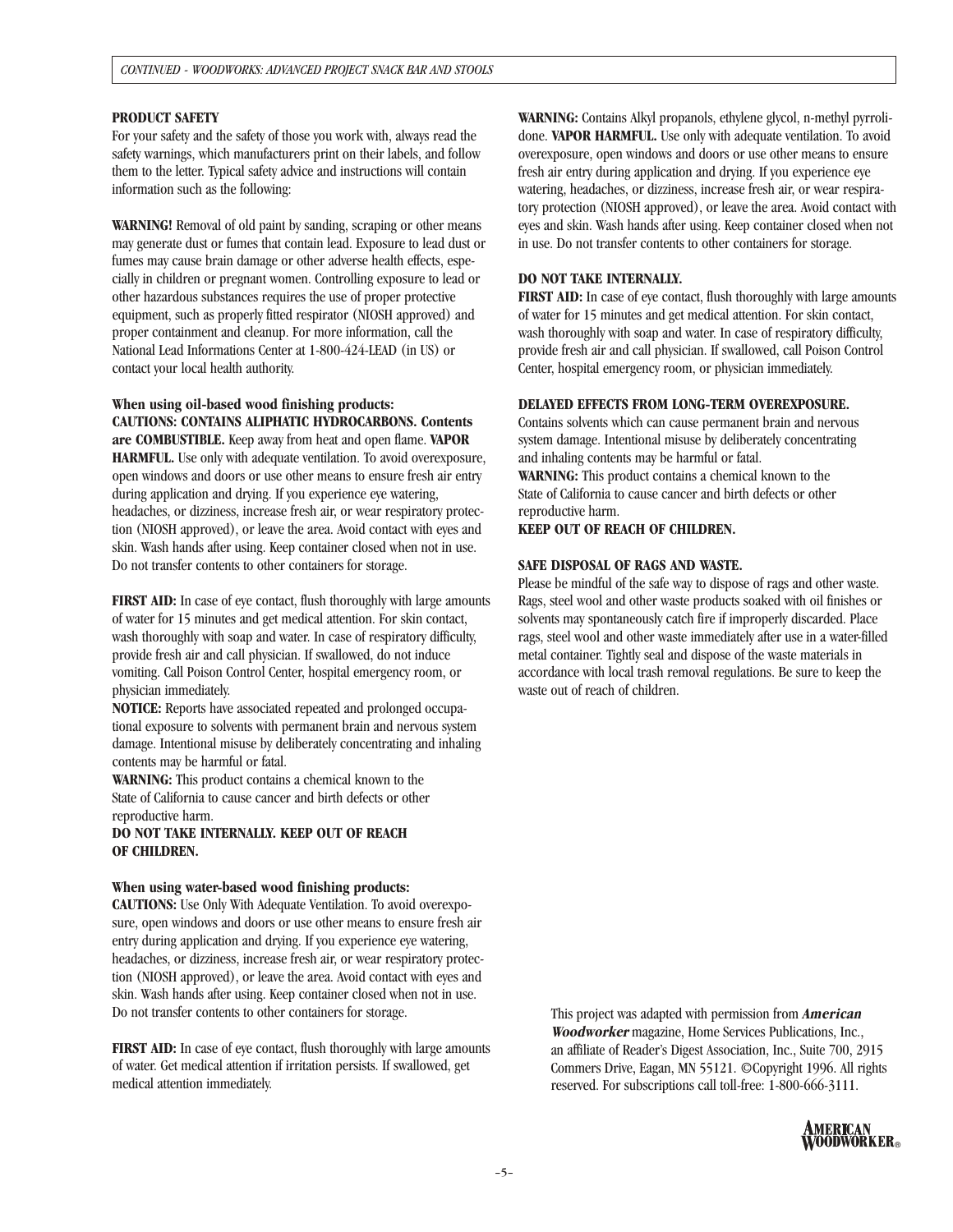# *FIG 1. TABLE DETAILS*

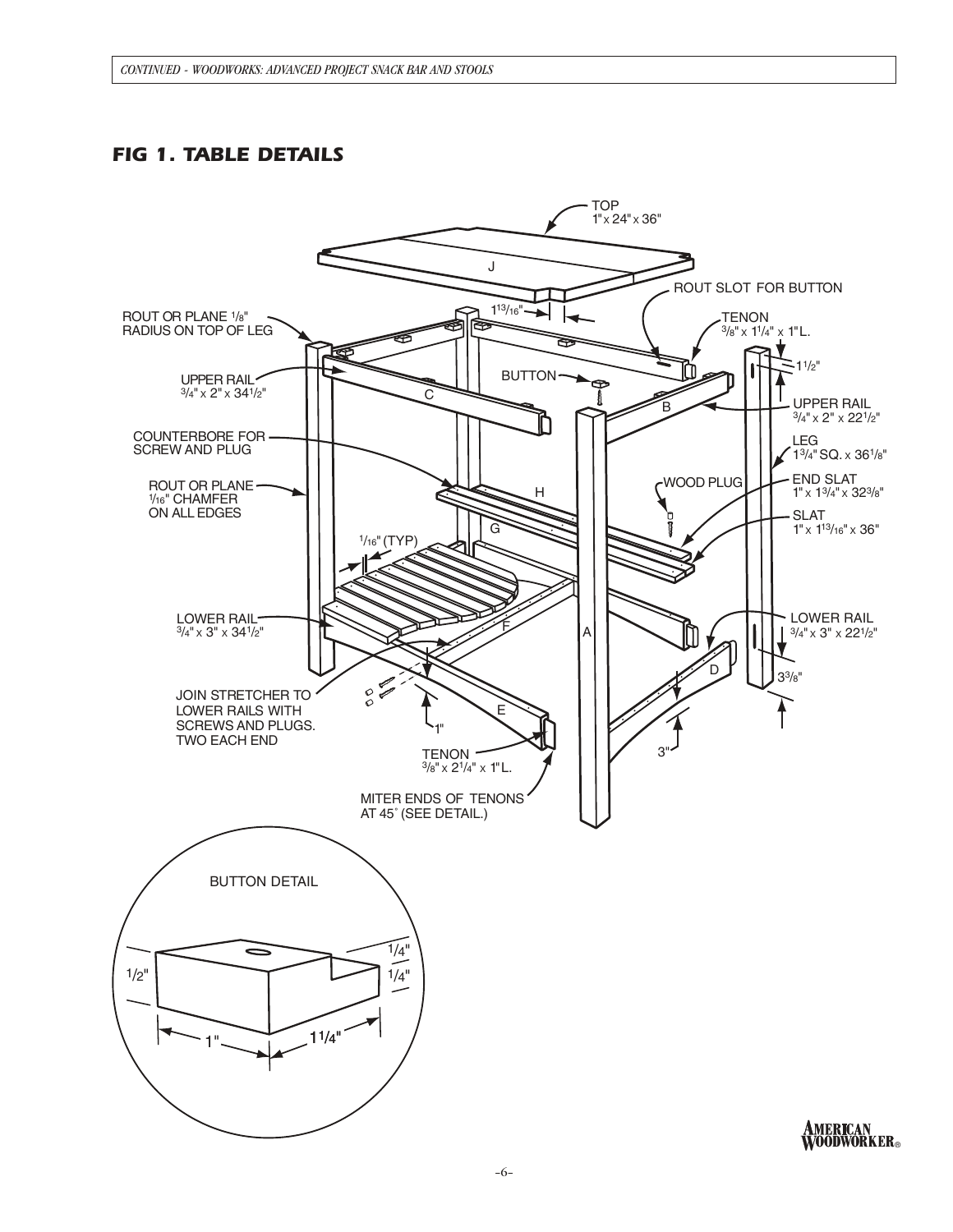# *FIG 2. MORTISE AND TENON DETAIL*



# *FIG 3. CUTTING TEMPLATE OF LOWER RAILS*



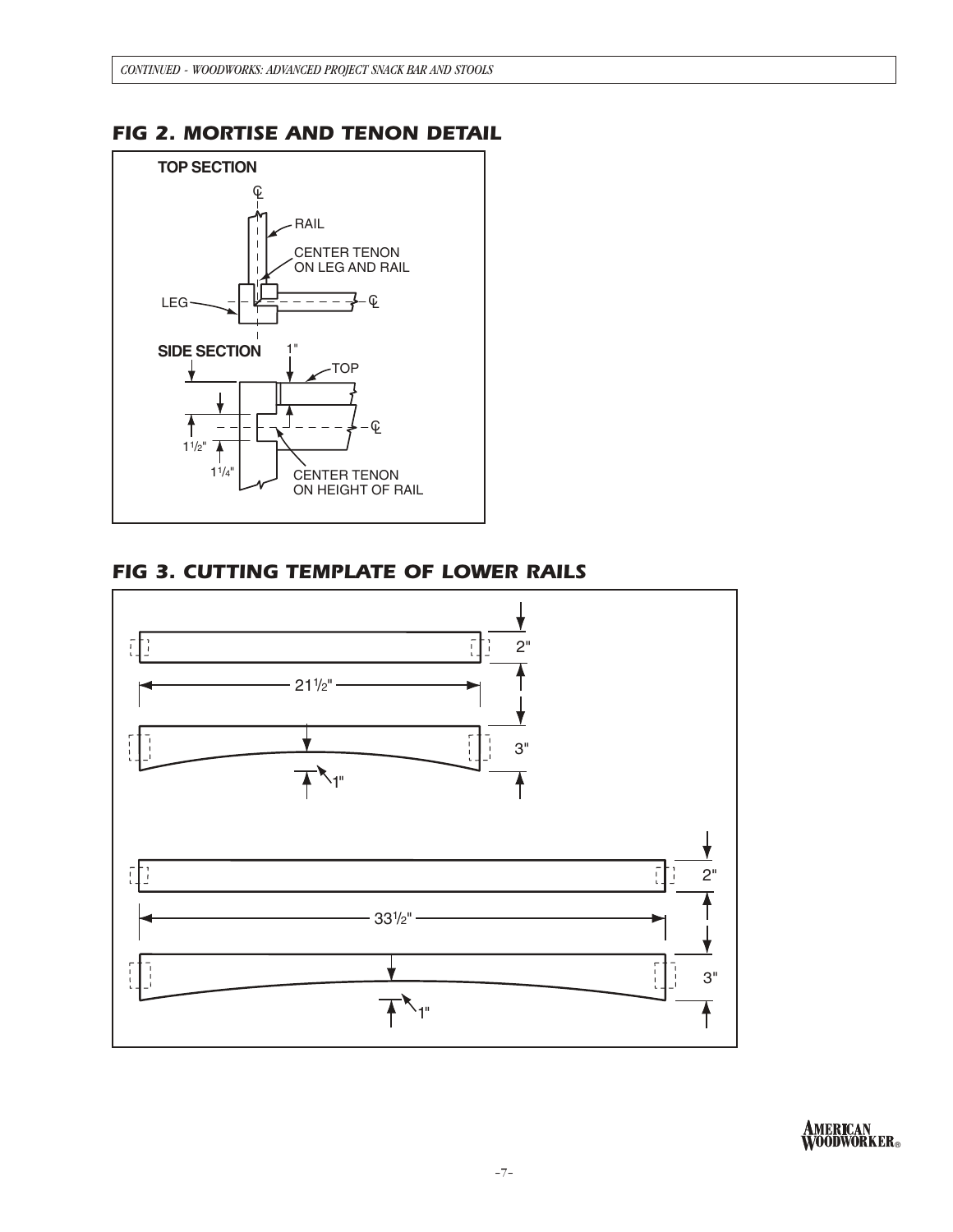# **FIG 4. ROUTING A CURVE**

# FIG 5. NOTCHING THE TOP



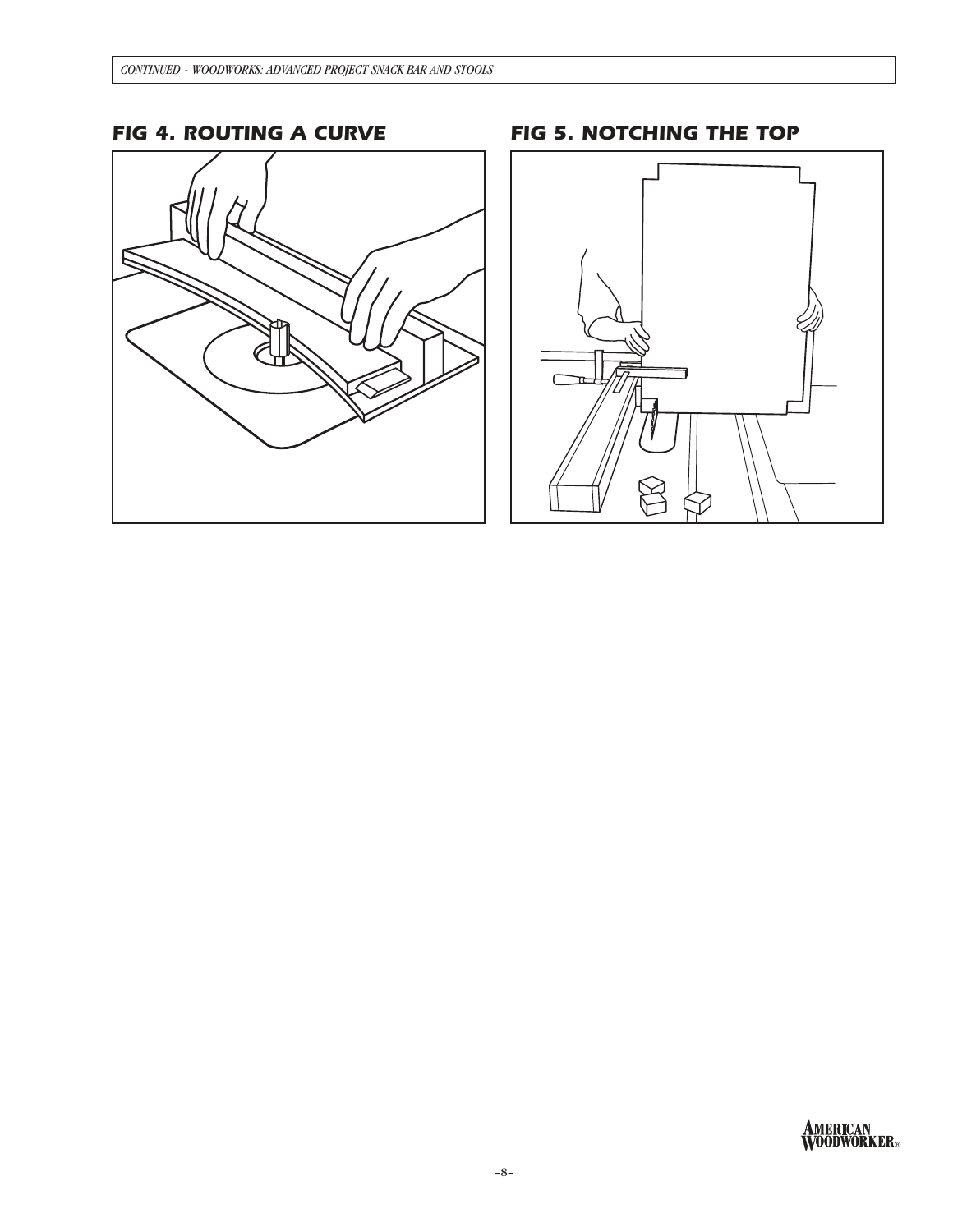# *FIG 6. STOOL DETAILS*



AMERICAN<br>WOODWORKER。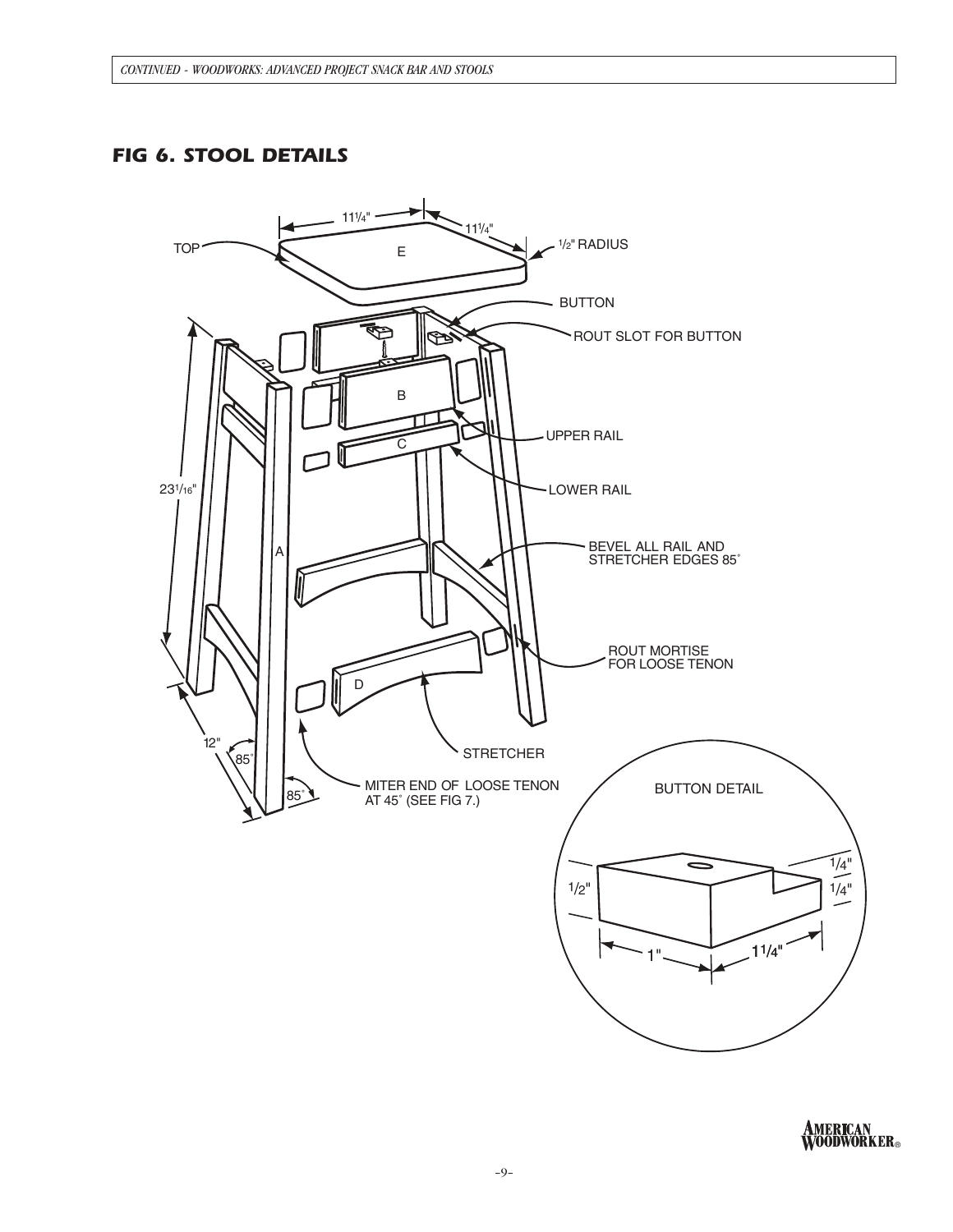

*FIG 7. ELEVATION AND SECTIONS*

# *FIG 8. DIMENSIONS FOR ALL RAILS*